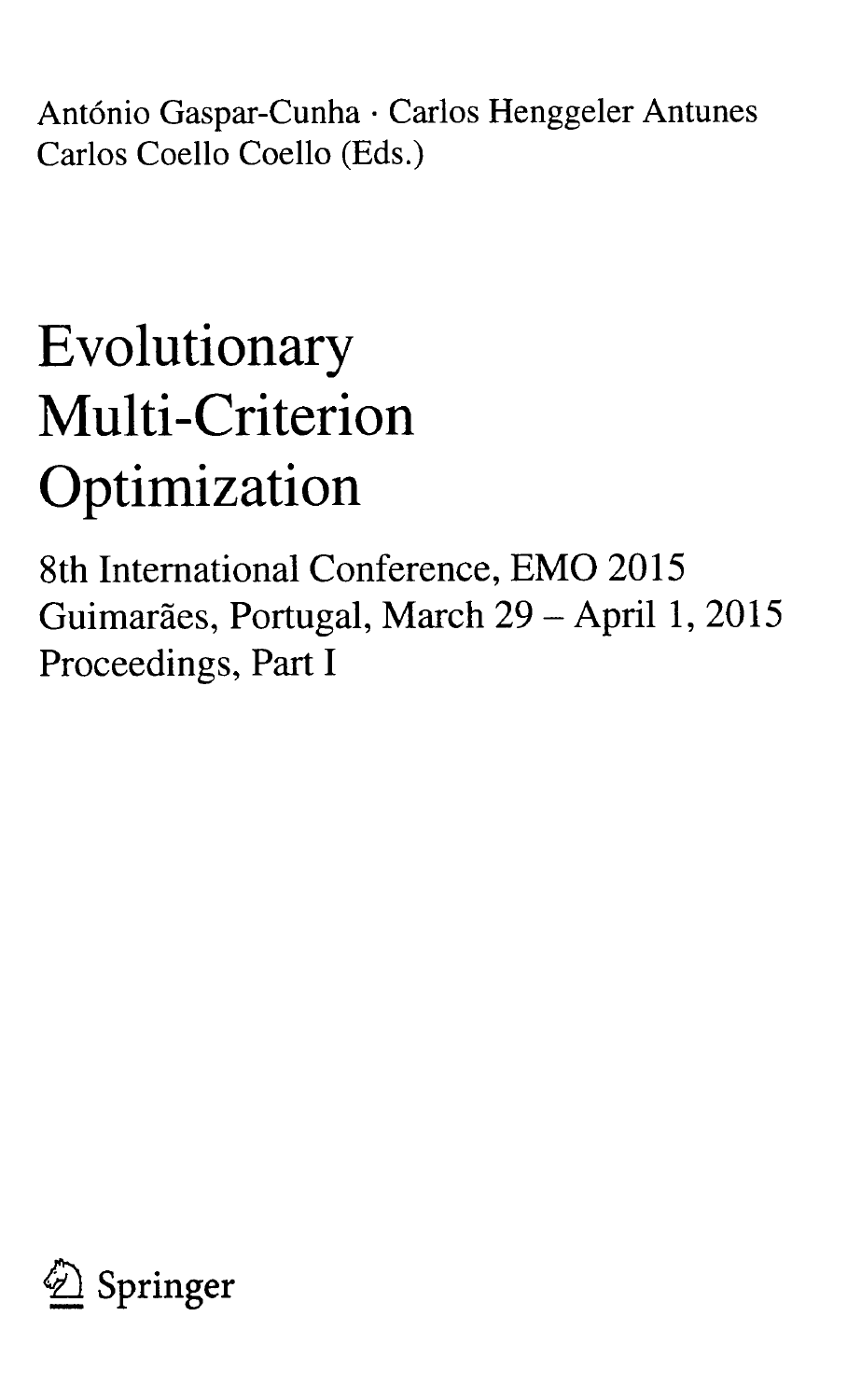## Contents - Part <sup>I</sup>

## Theory and Hyper-Heuristics

| A Multimodal Approach for Evolutionary Multi-objective<br>Cem C. Tutum and Kalyanmoy Deb                                                                                            | 3   |
|-------------------------------------------------------------------------------------------------------------------------------------------------------------------------------------|-----|
| Unwanted Feature Interactions Between the Problem and Search Operators<br>Chad Byers, Betty H.C. Cheng, and Kalyanmov Deb                                                           | 19  |
| Neutral but a Winner! How Neutrality Helps Multiobjective Local<br>Aymeric Blot, Hernán Aguirre, Clarisse Dhaenens, Laetitia Jourdan,<br>Marie-Eléonore Marmion, and Kiyoshi Tanaka | 34  |
| To DE or not to DE? Multi-objective Differential Evolution Revisited<br>from a Component-Wise Perspective<br>Leonardo C.T. Bezerra, Manuel López-Ibáñez, and Thomas Stützle         | 48  |
| Model-Based Multi-objective Optimization: Taxonomy, Multi-Point<br>Daniel Horn, Tobias Wagner, Dirk Biermann, Claus Weihs,<br>and Bernd Bischl                                      | 64  |
| Temporal Innovization: Evolution of Design Principles Using<br>Sunith Bandaru and Kalyanmoy Deb                                                                                     | 79  |
| MOEA/D-HH: A Hyper-Heuristic for Multi-objective Problems<br>Richard A. Gonçalves, Josiel N. Kuk, Carolina P. Almeida,<br>and Sandra M. Venske                                      | 94  |
| Using Hyper-heuristic to Select Leader and Archiving Methods<br>Olacir R. Castro Jr. and Aurora Pozo                                                                                | 109 |
|                                                                                                                                                                                     |     |

## Algorithms

| Adaptive Reference Vector Generation for Inverse Model Based |       |
|--------------------------------------------------------------|-------|
| Evolutionary Multiobjective Optimization with Degenerate and |       |
|                                                              | - 127 |
| Ran Cheng, Yaochu Jin, and Kaname Narukawa                   |       |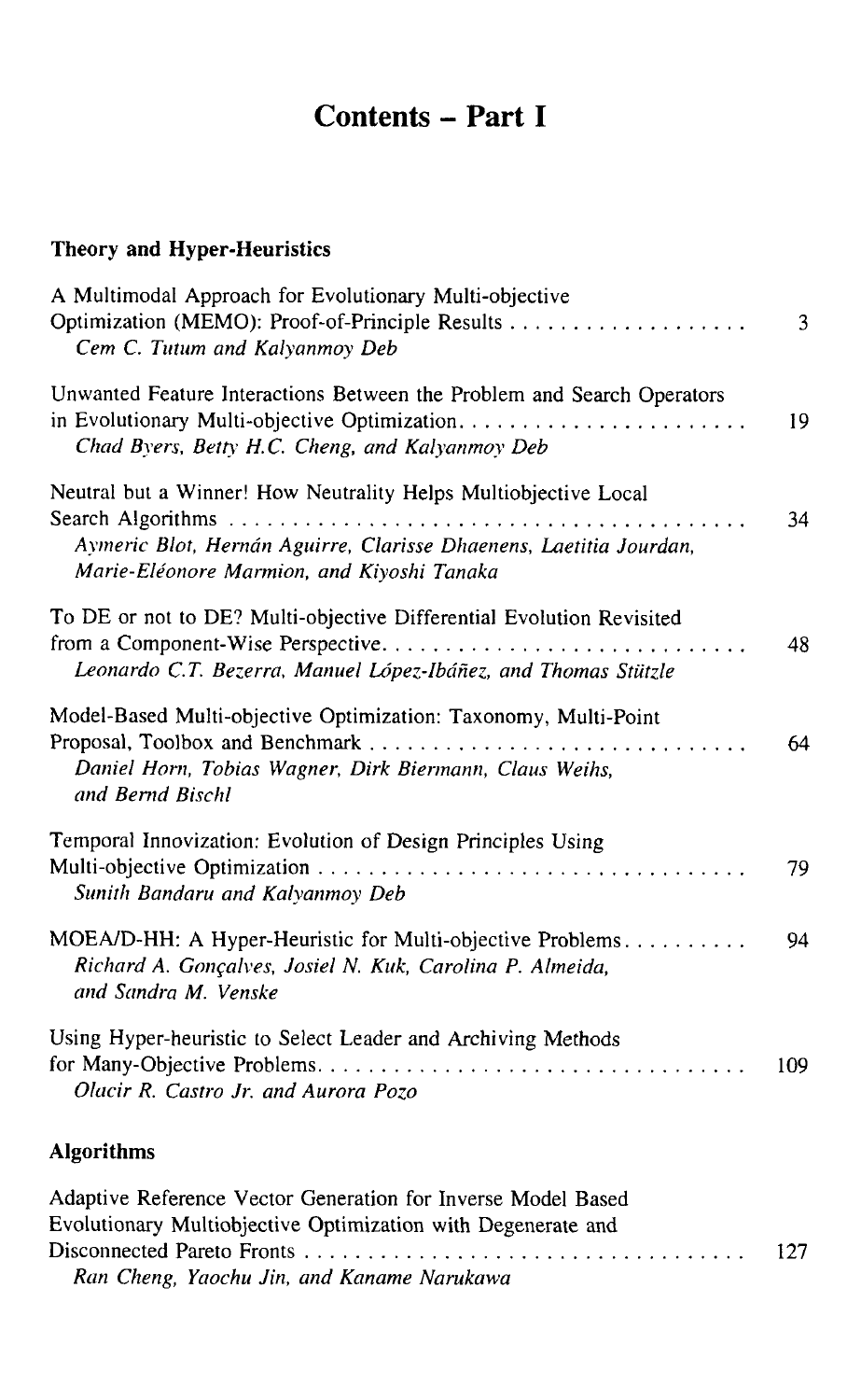| MOEA/PC: Multiobjective Evolutionary Algorithm Based on Polar<br>Coordinates<br>Roman Denysiuk, Lino Costa, Isabel Espírito Santo, and José C. Matos                     | 141 |
|--------------------------------------------------------------------------------------------------------------------------------------------------------------------------|-----|
| GD-MOEA: A New Multi-Objective Evolutionary Algorithm Based<br>Adriana Menchaca-Mendez and Carlos A. Coello Coello                                                       | 156 |
| Experiments on Local Search for Bi-objective Unconstrained Binary<br>Arnaud Liefooghe, Sébastien Verel, Luís Paquete, and Jin-Kao Hao                                    | 171 |
| A Bug in the Multiobjective Optimizer IBEA: Salutary Lessons for Code<br>Release and a Performance Re-Assessment<br>Dimo Brockhoff                                       | 187 |
| A Knee-Based EMO Algorithm with an Efficient Method to Update Mobile<br>Yu Setoguchi, Kaname Narukawa, and Hisao Ishibuchi                                               | 202 |
| A Hybrid Algorithm for Stochastic Multiobjective Programming Problem<br>Zutong Wang, Jiansheng Guo, Mingfa Zheng, and Qifang He                                          | 218 |
| Parameter Tuning of MOEAs Using a Bilevel Optimization Approach<br>Martin Andersson, Sunith Bandaru, Amos Ng, and Anna Syberfeldt                                        | 233 |
| Pareto Adaptive Scalarising Functions for Decomposition Based Algorithms<br>Rui Wang, Qingfu Zhang, and Tao Zhang                                                        | 248 |
| Pedro Carrasqueira, Maria João Alves, and Carlos Henggeler Antunes                                                                                                       | 263 |
| An Interactive Simple Indicator-Based Evolutionary Algorithm (I-SIBEA)<br>Tinkle Chugh, Karthik Sindhya, Jussi Hakanen, and Kaisa Miettinen                              | 277 |
| Combining Non-dominance, Objective-Order and Spread Metric to Extend<br>M. Fernanda P. Costa, Ana Maria A.C. Rocha, and Edite M.G.P. Fernandes                           | 292 |
| GACO: A Parallel Evolutionary Approach to Multi-objective Scheduling<br>Jarosław Rudy and Dominik Zelazny                                                                | 307 |
| Kriging Surrogate Model Enhanced by Coordinate Transformation<br>of Design Space Based on Eigenvalue Decomposition<br>Nobuo Namura, Koji Shimoyama, and Shigeru Obayashi | 321 |